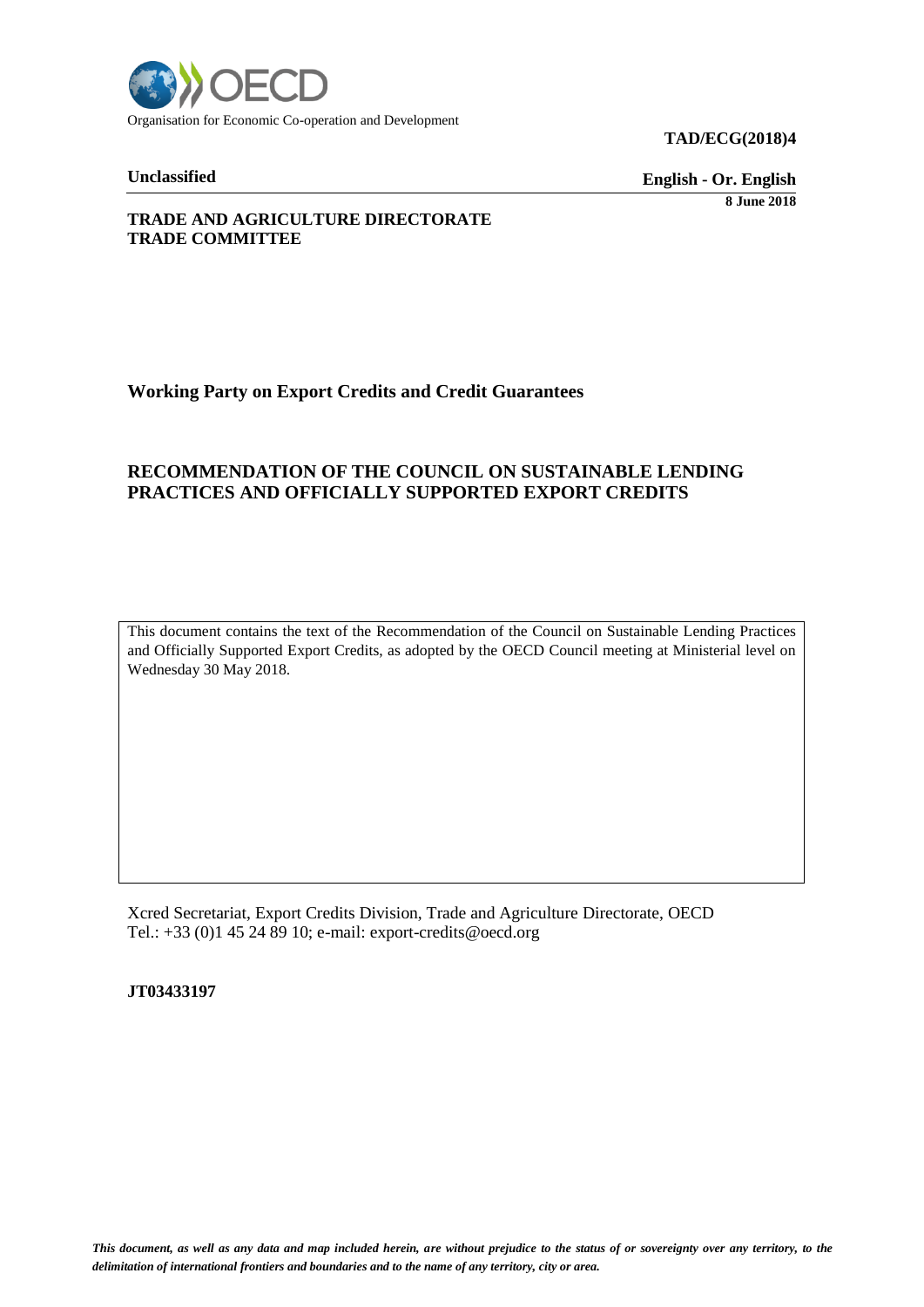# *RECOMMENDATION OF THE COUNCIL ON SUSTAINABLE LENDING PRACTICES AND OFFICIALLY SUPPORTED EXPORT CREDITS*

*As adopted by the OECD Council meeting at Ministerial level on 30 May 2018*

# **THE COUNCIL,**

**HAVING REGARD** to Article 5 b) of the Convention on the Organisation for Economic Co-operation and Development of 14 December 1960;

**RECOGNISING** that official export credits can support the investment needs of lower income countries seeking to boost economic development through higher public investment levels, targeted in particular at large infrastructure gaps, while facing both a wider range of external financing opportunities and limits on the supply of traditional concessional financing;

**RECOGNISING** that the provision of export credits to the public sector can play a role in the run-up of unsustainable external debt levels by lower-income countries;

**RECOGNISING** that concessional lending generally remains the most appropriate source of external finance for most lower-income countries and that accordingly the provision of official export credits to public obligors or publicly guaranteed obligors in these countries should reflect prudent credit policies and sustainable lending practices, that is, lending that supports a borrowing country's economic and social progress without endangering its financial future and long-term development prospects and, *inter alia*, generates net positive economic returns, *i.e.*, expenditures whose overall positive impacts on a country's economy are expected to exceed their financing costs, fosters sustainable development by avoiding unproductive expenditures, preserves debt sustainability and supports good governance and transparency;

**CONSIDERING** the efforts of the international community, in particular the International Monetary Fund's Debt Limits Policy and the World Bank's Non-concessional Borrowing Policy to promote sustainable lending practices;

**NOTING** that the present Recommendation builds upon the experience in implementing the 2001 Unproductive Expenditure and Officially Supported Export Credits: Statement of Principles [TD/ECG(2001)9], the 2007 Debt Sustainability and Responsible Lending: 2007 Statement of Principles on Unproductive Expenditure [TAD/ECG(2007)10/FINAL], the 2008 Principles and Guidelines to Promote Sustainable Lending Practices in the Provision of Official Export Credits to Low-Income Countries [TAD/ECG(2008)15], and the Principles and Guidelines to Promote Sustainable Lending Practices in the Provision of Official Export Credits to Lower-Income Countries [TAD/ECG(2016)14] which are embodied in the present Recommendation.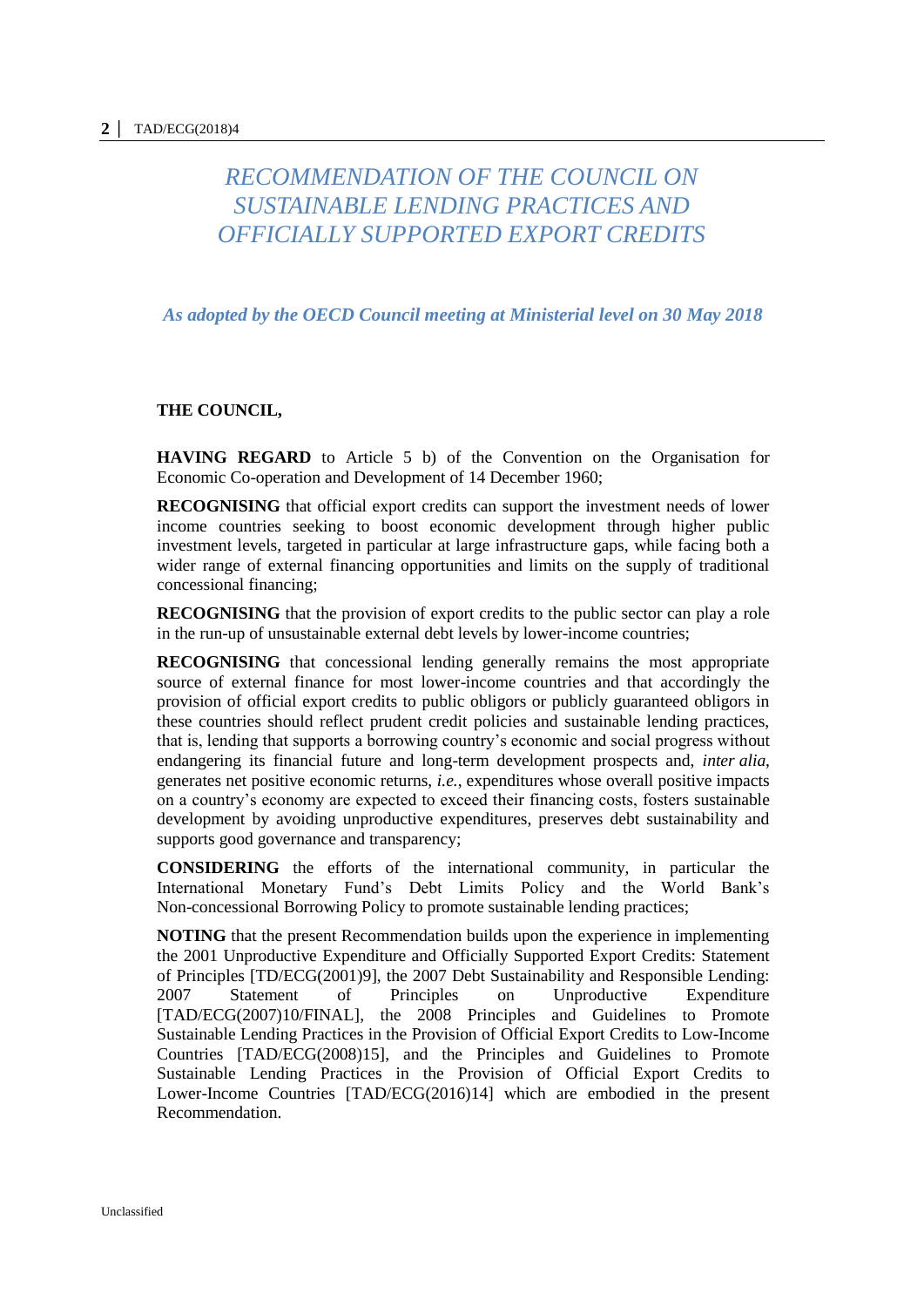### **On the proposal of the Working Party on Export Credits and Credit Guarantees:**

**I. AGREES** that, for the purposes of this Recommendation, the following definitions are used:

- ‒ "**Appropriate government authorities**" refers to those authorities that, according to the specific national legislation of the debtor country, are responsible for the country's development and borrowing plans, generally the office in the Ministry of Finance or the central bank responsible for debt management;
- ‒ "**Lower-income countries**" refers to countries that are eligible for financing through the International Monetary Fund (IMF) Poverty Reduction and Growth Trust (PRGT) or that only have access to interest free credit or grants from the International Development Association (IDA) of the World Bank ("IDA-Only" countries);
- ‒ "**Public obligors**" or "**publicly guaranteed obligors**" refer to any obligor whose repayment obligation is guaranteed by a public entity. In this context, a public entity refers to the central, regional and local governments and public enterprises whose debt obligations would be assumed by the government in the case of a default. In order to determine the status of an entity in a country that is subject to a limit on public debt under a programme supported by the IMF, recourse may be had to the technical Memorandum of Understanding for an IMF programme, where the list of public institutions is defined, or to consultation with the IMF and World Bank;
- ‒ "**Unproductive expenditure**" refers to any transaction that is not consistent with a country's poverty reduction and debt sustainability strategies and does not contribute to its social and/or economic development.

**II. RECOMMENDS** that, when deciding to provide official export credits with a repayment term of one year or more to public obligors or publicly guaranteed obligors in lower income countries, Members and non-Members having adhered to this Recommendation (hereafter the "Adherents"):

- (a) take into account the results of the most recent IMF/World Bank country specific debt sustainability analyses (DSAs) conducted within the joint Debt Sustainability Framework, and review the relevant programme or policy documents in relation to each transaction under consideration for support. The IMF's debt limits for specific countries are included in the programme documents, and the Memorandum of Understanding in those documents sometimes also include reference to specific projects for which non-concessional borrowing is allowed.
- (b) take into account the prevailing limits on public sector non-concessional borrowing, according to the methodology applied by the World Bank and the International Monetary Fund, for a specific country for transactions involving public obligors or publicly guaranteed obligors in lower-income countries that are subject to debt limit conditionality for non-concessional borrowing under the IMF's Debt Limits Policy (DLP) or the World Bank's Non-Concessional Borrowing Policy (NCBP). To that effect, Adherents should: